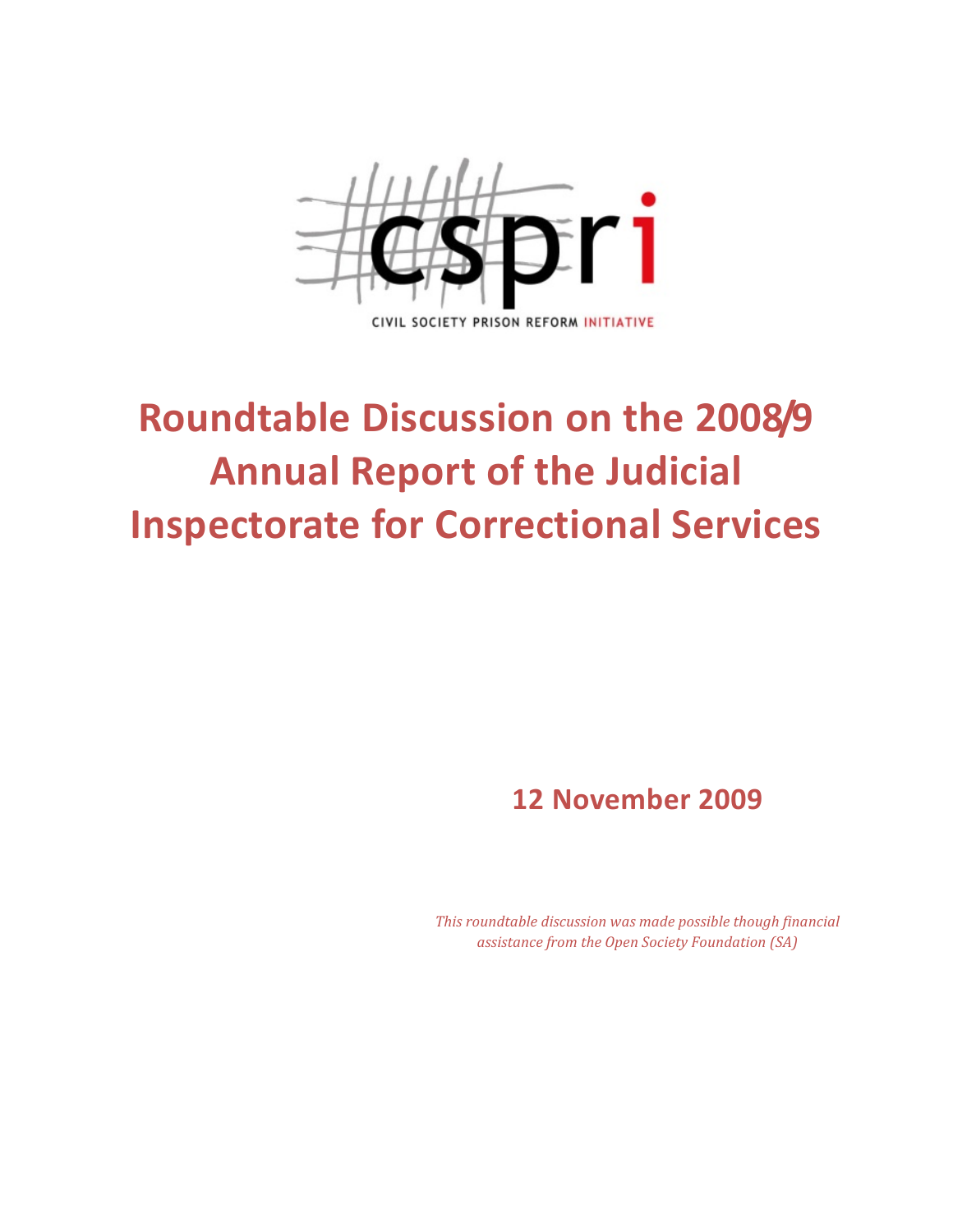# Roundtable Discussion on the 2008/9 Annual Report of the Judicial Inspectorate for Correctional Services

# Welcome and introduction

Participants were welcomed by Lukas Muntingh, CSPRI Project Coordinator. He explained that CSPRI is hosting a series of three roundtable discussions which are intended to bring stakeholders together to promote discussion on prison reform. The discussions aim to identify the most critical issues for reform, and to refine an agenda for that reform. The central theme of the discussions is: 'What should prisons in a constitutional democracy look like?'

This roundtable discussion was called review the 2008/9 Annual Report of the Judicial Inspectorate for Correctional Services (the Inspectorate), and to identify challenges and achievements in the work of the Inspectorate. The roundtable discussion also provides an opportunity for civil society organisations to articulate their expectations with regard to the Inspectorate, and also about the Inspectorate's future priorities.

The following presents a summary of the discussions:

- overview by the Inspecting Judge;
- the state of the nation's correctional centres;
- prevention of human rights violations.

# Overview of the Annual Report by the Inspecting Judge

Judge Deon van Zyl noted that the 2008/9 annual report is the  $10^{th}$  annual report of the Inspectorate. The Inspectorate was established in 1998 and initially

headed by Judge John Trengove. The first two years were preparatory years, after which the Inspectorate gained considerable impetus under the second Inspecting Judge, Judge Hannes Fagan, who served from 2000 to 2005. He was succeeded briefly by Judges Nathan Erasmus and James Yekiso, who were seconded from the High Court as Acting Inspecting Judges for approximately one year each. Judge Van Zyl then took over as Acting Inspecting Judge from 1 May to 31 October 2008 before being appointed for a three year period commencing on 1 November 2008.

The Judge reflected on the reform of the prison system over the last few years. In terms of policy and nomenclature: 'prisons' have now been transformed into 'correctional centres' with the aim of correcting offending behaviour.

Judge Van Zyl provided an overview of his foreword to the annual report, explaining that he had used it to outline his understanding of the mandate and functioning of the Judicial Inspectorate. In this regard he spoke briefly on the relevant constitutional framework and the Correctional Services Act 111 of 1998, as recently amended, and referred to the development of the White Paper on Corrections in South Africa which sets the policy direction for the Department of Correctional Services (DCS).

The foreword also deals briefly with the different chapters of the Annual Report and highlights key areas. He indicated that all the Inspecting Judges to date have struggled with the central problem: how does one deal with the overcrowding of prisons?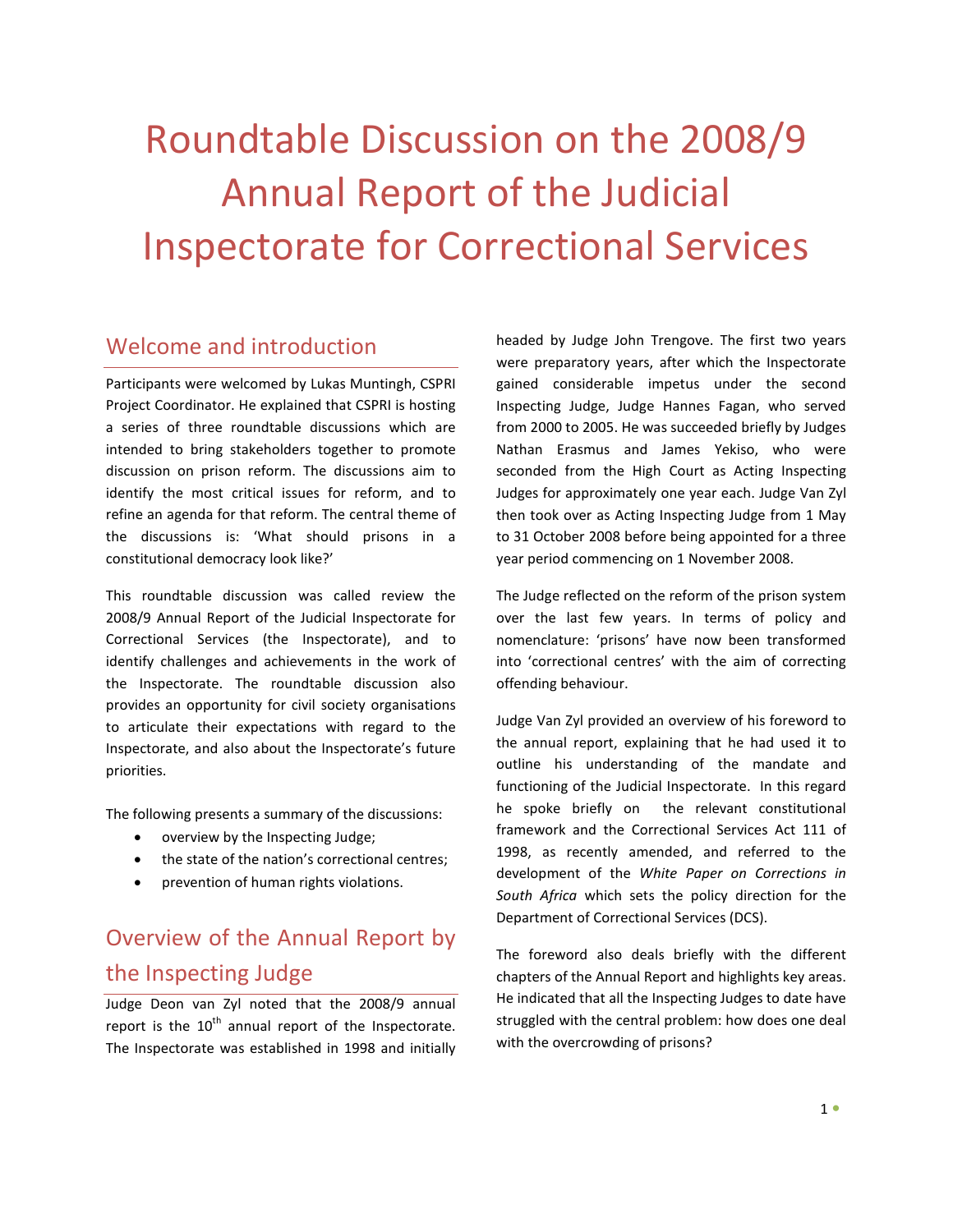The mandate of the Inspectorate is limited to inspection with a view to reporting on conditions in prison and the treatment of prisoners. Judge Van Zyl noted that the Inspecting Judge has no power to order the DCS to comply with any of the recommendations of the Inspectorate. He also remarked that there had been some discussion in the Inspectorate internally on whether the powers of the Inspectorate should be increased, but the understanding was that the Inspectorate should not take on the function of assisting in the running Correctional Services, but should rather restrict itself to oversight and making recommendations.

The amendments to the Correctional Services Act (in terms of Act 25 of 2008), which became effective on 1 October 2009,<sup>1</sup> resulted in several changes to the mandate of the Inspectorate, as outlined in chapter 5 of the report. In terms of the amendments, the Inspectorate must now also report to the Portfolio Committee on Correctional Services. This would strengthen its oversight function, as the Portfolio Committee has the power to compel any official of the DCS to appear before it and account for its acts and omissions. The Committee can, for instance, call on the Minister to explain whether or not the Inspectorate's recommendations have been considered. The amendment therefore holds great potential to improving the accountability of the DCS.

The Inspectorate has also looked closely at its relationship with other stakeholders and role-players. The Judge reported that one of the most satisfying aspects of his job was communicating with the variety of role-players who are passionate about working in the correctional sector and are dedicated to what they do. The Inspectorate has experienced strong support from them in what it aims to achieve. This support emanates from various civil society organisations as well as other government departments, such as the South African Police Service and the Department of Justice and Constitutional Development.

Among the issues which the Inspectorate has discussed with other departments is the poor understanding of section 36 of the Constitution. $^2$  This section allows for the limitation of a person's right(s), such as the right to liberty. In the case of prisoners, a right which may not be unjustifiably denied. Judge van Zyl noted that in many cases where people are detained, there is little or no prima facie evidence to support a conviction, but magistrates often deny bail, or they allow a further postponement even when there is no indication that the police are making progress in their investigation. As a result, too many people are being detained unnecessarily or without proper justification. He emphasised that if the limitation provisions contained in section 36 were properly understood and applied, the awaiting trial population would be drastically reduced.

Judge Van Zyl remarked that it is his observation that there are many awaiting trial detainees who would be happy to plead guilty to a crime or to plea bargain in terms of section 105A of the Criminal Procedure Act. This section is frequently used only in exceptional and unusual cases, such as when wealthy or famous individuals are prosecuted.<sup>3</sup>

The Judge indicated that it was his aim to encourage a drastic reduction of the awaiting trial detainee population. He pointed out, however, that this problem was not unique to South Africa, but also occurred in many countries constituting the developed and developing world.

### **Discussions**

### Appointment of a CEO

The amendments to the Correctional Services Act require the appointment of a Chief Executive Officer (CEO) to head the Judicial Inspectorate. A participant asked when this was likely to happen.

The Judge indicated that this issue is dealt with in the Annual Report, but expressed his concern that there had been inadequate preparation for this appointment although the Inspectorate had raised the issue with the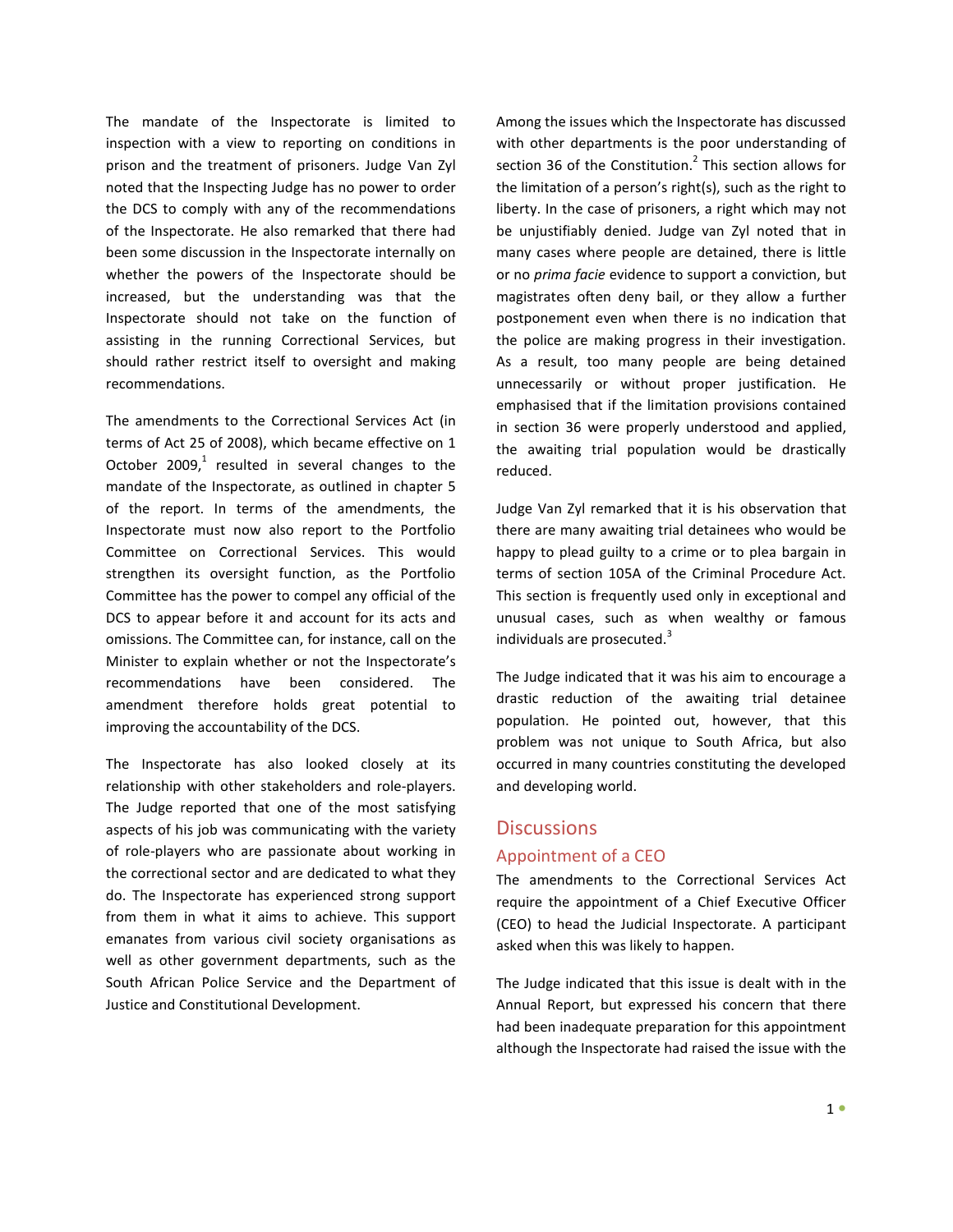National Commissioner of Correctional Services when the Correctional Services Amendment Act was passed in 2008. It is not yet clear what salary band the CEO will be placed in and what the functions of the CEO will be. He noted that the Department of Public Service and Administration (DPSA) needs to become involved in the appointment process. The DPSA must assess and evaluate the post, the post needs to be advertised, and a specified process of appointment must be followed. Until the person is appointed, the Inspectorate will continue with its current structure.

### Non-custodial sentencing and diversion

A participant expressed concern that the Inspectorate has not sufficiently addressed other means of reducing the prison population, such as through non-custodial sentencing and diversion.

Judge Van Zyl agreed that these two options are important and reported that this was briefly referred to in the Annual Report. He also indicated that it would be important to meet with the Chief Justice and Regional Court Presidents and Chief Magistrates to create more awareness around non-custodial sentencing, and also to focus on the training of judicial officers.

### Law Reform

One participant felt that there is a need to look at comprehensive criminal justice law reform. It was remarked that, for example, there are several aspects of the Criminal Procedure Act that are difficult to apply, such as section  $63A<sup>4</sup>$  which provides for an application to release a person who has been granted bail but who cannot afford to pay it. It was explained that the procedure is cumbersome and the Head of Correctional Centre is required to state that a person is detained under inhumane conditions and should be released. Because of this requirement, few Heads of Correctional Centres are likely to argue this in respect of their own correctional centres.

Judge Van Zyl referred to an initiative of the Western Cape High Court which held a criminal procedure

workshop to look at ways to use the Criminal Procedure Act more effectively.

The Judge was asked to reflect on how the Judicial Inspectorate had over the years contributed to penal reform. He responded by noting the Inspectorate's interaction with the previous Deputy Minister of Justice, Mr. J De Lange, and his interactions with the Minister of Police, particularly around the denial of liberty. The Inspectorate also had some interactions with the Criminal Justice Review Process, but the Judge admitted that he was unsure as to what has happened with the review process.

A participant also noted that a confusing article recently appeared regarding proposed amendments to the bail legislation, alleging that an accused person will not be permitted to apply for bail twice. The Judge replied that he was not aware of such a proposal, but if this was the case, it would not be in line with the Constitution as a person can apply for bail as many times as he or she wants to. $5$ 

## Accounting to Parliament

A participant reflected on the weak response by civil society in holding the Minister and Department of Correctional Services to account. It was noted that at the recent public hearings on the DCS Annual Report there were only six organisations from civil society who made submissions. It was emphasised that it is incumbent on civil society to inform Parliament on what is expected of government and also of the Inspectorate.

# Critical comment on the Department of Correctional Services

A question was asked about whether the Inspectorate has ever had occasion to level serious criticism against the DCS, and what their response to this had been.

The Judge stated that the 2008/9 Annual Report had focused more on procedural and legal issues as it is intended to promote and have these issues taken up within the Ministry and the Department. In future, the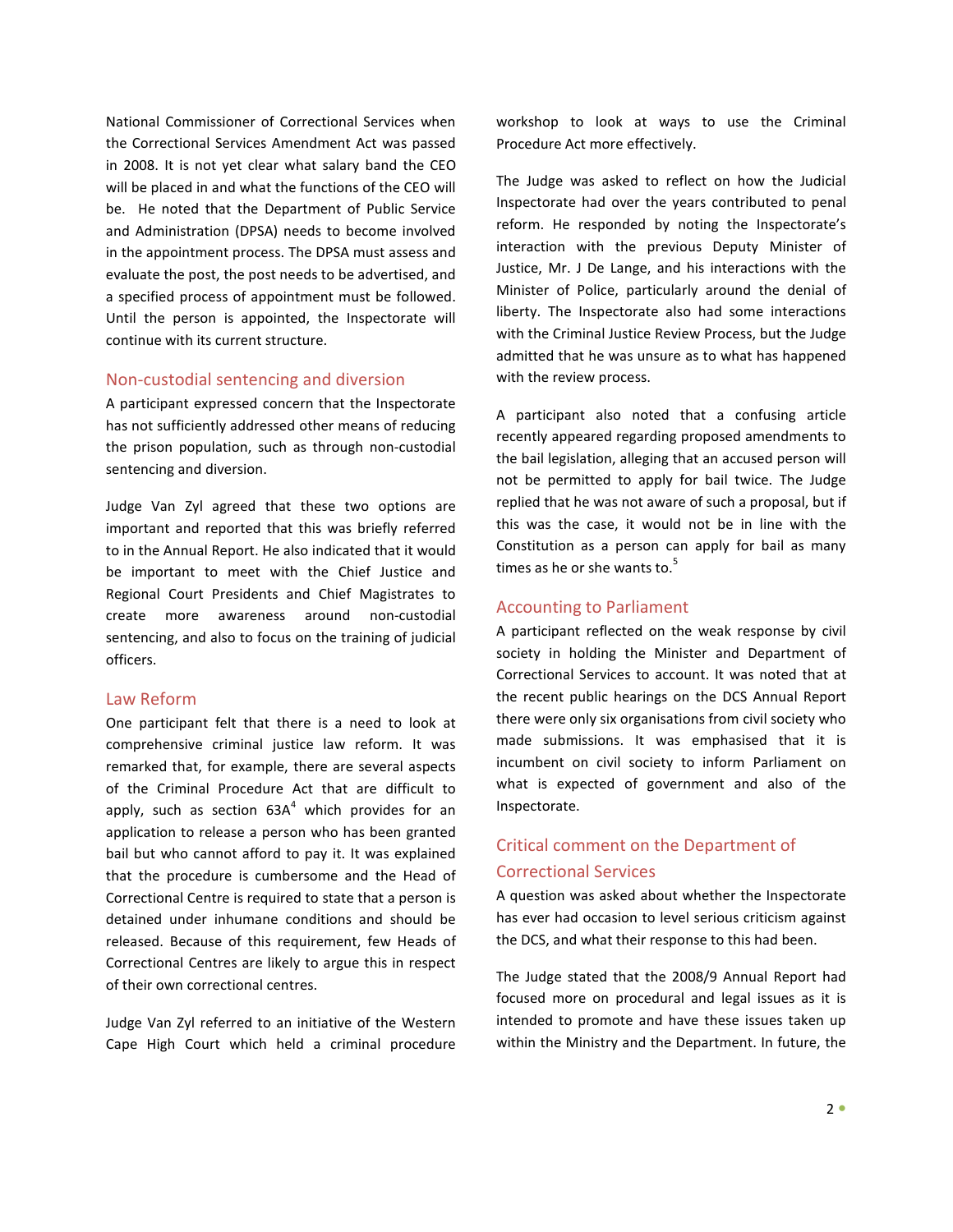Inspectorate aims to concentrate on audits of prisons focusing on attention being paid to rehabilitation (as the core business of the DCS), HIV/Aids, and deaths in custody. The Inspectorate does compile and submit regular reports to the Minister and that these will in future be structured into regular monthly reports containing all the issues dealt with during the month.

However, if something urgent arises, the Inspectorate must maintain its ability to respond immediately. The Judge gave a recent example from Pollsmoor prison where the authorities moved all the children into another section where they were exposed to the juvenile  $(18 - 21$  years) population. In this case, there appeared to have been no consideration of the requirement that a child's best interests are paramount in all decisions concerning that child (section 28 of the Constitution). $<sup>6</sup>$  As a result of the</sup> Inspectorate's intervention, the prison responded by saying that the children would be moved to alternative accommodation where they would enjoy the same treatment that they had received in the previous section. The Inspectorate subsequently received a report that the children were moved to a different section where they would have access to the same services and not be exposed to the older prisoners.

# The state of our correctional centres

Mr. Morris, Director of the Judicial Inspectorate for Correctional Services, prefaced his presentation by explaining that the success of the Inspectorate depends on it being able to direct its services where they are most needed, as it has limited resources.

He referred to the list of most overcrowded facilities (p. 17). The Inspectorate would like to see more crisis management around this, but reported that they are not seeing much being done at ground level. The DCS appears not to be responding to the issue and additional resources are not being allocated to these severely overcrowded prisons. It appears as though

overcrowding has become accepted as part of the dayto-day experience.

The Inspectorate tried to grapple, in its report, with how capacity and accommodation levels are calculated and suggested alternative methods, as explained in the Annual Report. Private prisons calculate capacity by counting the number of beds, rather than square metre floor space per prisoner. At Goodwood and Malmesbury they have increased capacity by having more beds.

In terms of the capacity levels, Mr. Morris reflected that overcrowding is not a new phenomenon. Since 1997, there was a rapid increase much higher than the historical norm. The highest prison numbers were in 2002 when levels rose to 195 000. Since then, there has been a change in the levels of unsentenced prisoners, although there is a seasonal effect on this.

The Inspectorate had a pilot project in relation to section 63A of the Criminal Procedure Act and requested the Independent Visitors (IVs) to compile a monthly list of prisoners who had been granted unaffordable bail. This was taken to the relevant prosecutors and as a result of this and other initiatives taken by role-players, the number of awaiting trial prisoners who are in custody as a result of being unable to pay their bail was reduced from 21 000 to about 8 500.

However, he stated that overcrowding is now not driven by unsentenced prisoners, but by those who have been sentenced to long terms of imprisonment. There are two indicators of this: the number of prisoners serving life sentences has increased dramatically from approximately 400 in 1995 to 9 200 by 2009. The other indicator is that the majority of sentenced prisoners are now serving sentences of longer than five years.

Mr. Morris noted that the longer a prisoner's sentence, the more difficult it becomes for successful reintegration. The Inspectorate has recommended that the DCS should develop a forecasting model for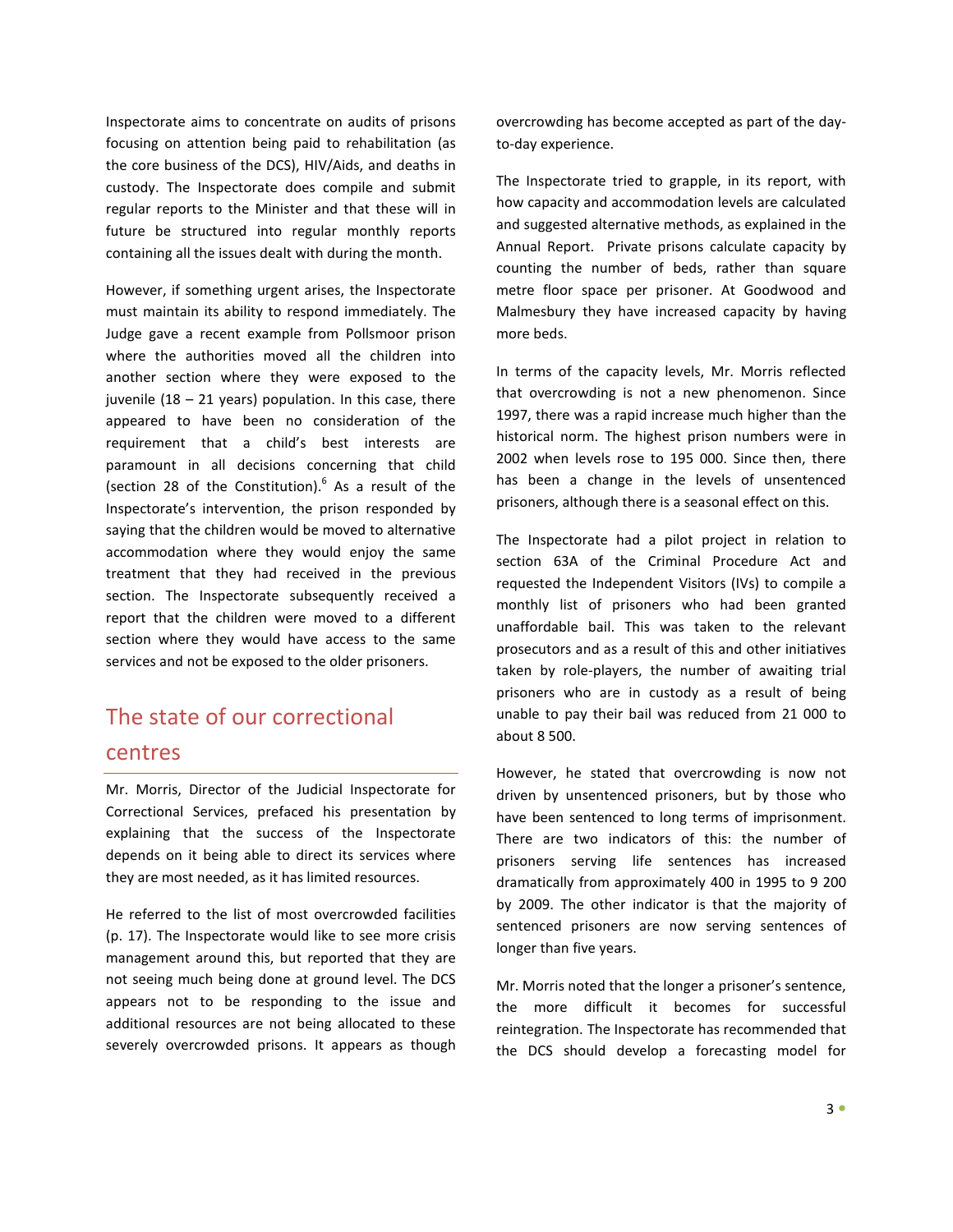predicting incarceration levels, taking into account a whole range of variables (such as the impact of additional police, changes in the bail legislation, etc.). Such a model would help the DCS to do proper planning. It would also allow the DCS to make decisions about when and where to build new prisons. These should be built in places where there are the highest levels of occupation and overcrowding, rather than in the places where fewer prisoners are being held. Currently, however, most of the new prisons have been designated at localities where there is little need for additional accommodation.

Judge Van Zyl added that the minimum sentencing legislation was anathema to the notion of judicial discretion. After the legislation was amended to allow magistrates to impose minimum sentences after conviction, there has been a sharp increase in the number of minimum sentences handed down and the length of sentences. Although those sentenced to minimum sentences may appeal their sentences, this is not sufficient to regulate the growth in the number of such sentences being handed down. The Judge noted that because of delays in the appeal process, any impact on the sentenced population is unlikely to be observed.

# **Discussion**

In relation to minimum sentences, a participant reminded the group of how civil society had argued against the extension and amendment of the legislation. A study by Prof Stephan Terblanche had made some practical and sensible recommendations regarding a sentencing framework that would be fairly easy to implement.<sup>7</sup> Many of the organisations tried to bring to the attention of the Portfolio Committee on Justice the concern that increasing the jurisdiction of magistrates in sentencing would increase the number of people receiving minimum sentences and would contribute to congestion in the prisons.

Section 73A of the Correctional Services Amendment Act, although not in operation yet, provides that prisoners sentenced to life imprisonment may have their sentences reconsidered. There would no longer be a requirement that a person must serve 25 years. The period which a person sentenced to life imprisonment must serve before being considered for parole would be determined by the National Council on Correctional Services in terms of the incarceration framework. The incarceration framework may provide for different sentences in relation to the same offence depending on the measure of good behaviour or cooperation of a prisoner.<sup>8</sup>

The Judicial Inspectorate was encouraged to urge the Department of Correctional Services to develop a forecasting model. There are several variables that impact on the growth in the prison population and this needs to be taken into account. For example, the number of admissions of sentenced prisoners has dropped by 50% from 2003 to 2008, yet the prison population continues to rise as a result of the long sentences. As a result of government's increasing expenditure on the criminal justice system, an increase in the prison population can be expected. When the DCS and the Inspectorate were closely monitoring the unsentenced population they were able to make an impact by reducing the number of unsentenced prisoners. This form of active monitoring should continue.

Judge Van Zyl stated that to his knowledge a forecasting model has not been developed within the DCS. Instead, the emphasis seems to be put on building new prisons though there are not sufficient funds for this. He emphasised that building new prisons is not the answer to the problem. He thought that it was possible that government was considering doing away with minimum sentencing, in which case, they might think that forecasting is not so important.

It was also suggested that forecasting has not been developed because it requires a specific kind of expertise. Mr. Morris responded that there are different levels of forecasting, and some very simple kinds can be done with easily available software programmes. For example, one can easily calculate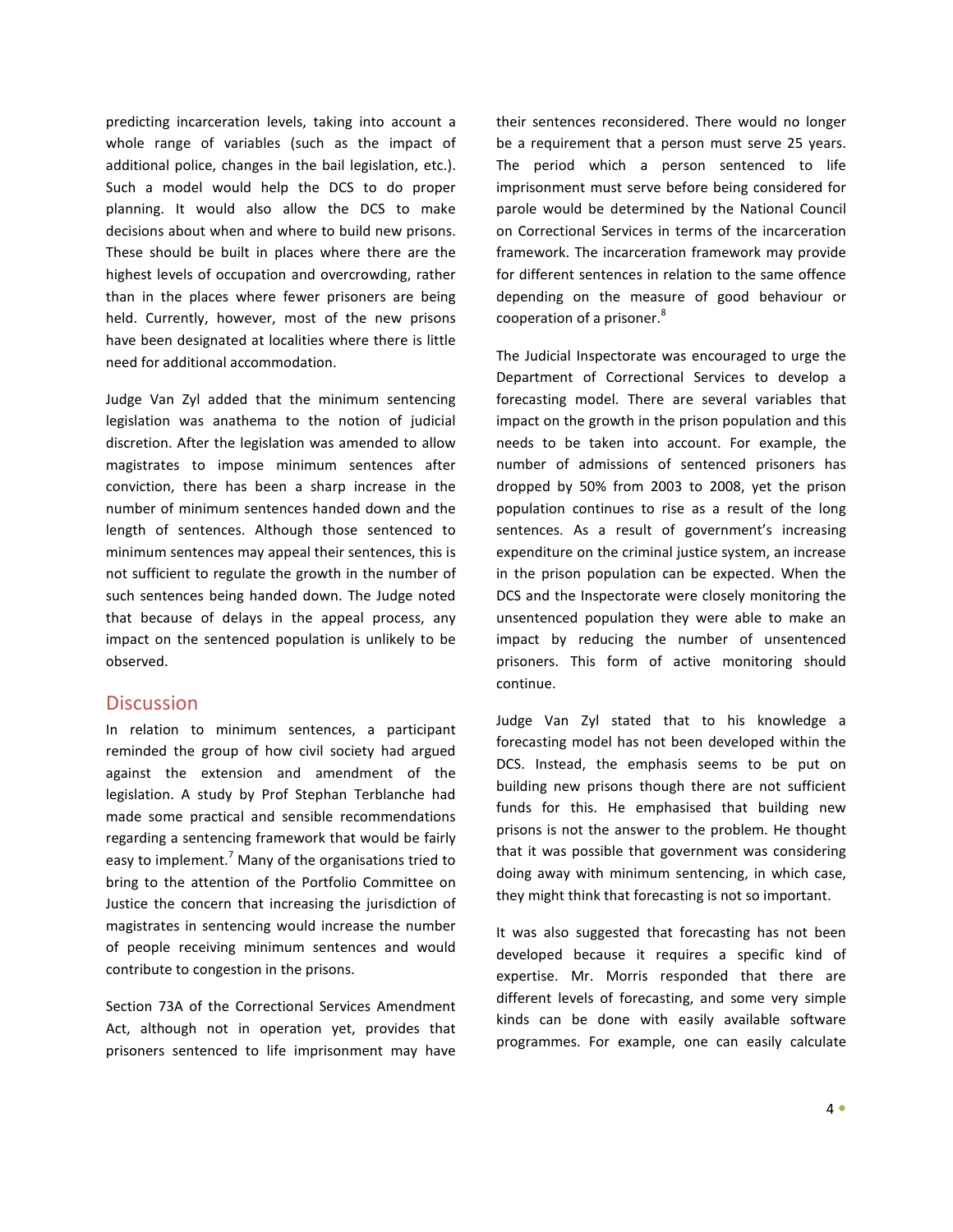that if one continues to do things in the same way over a period of time, the result will be the same. The DCS should start with basic forecasting. While this may be possible, the DCS may need particular expertise to analyse the data correctly.

A participant remarked that the DCS is very inward focused, and seems to be more concerned with how it is being run, rather than on its outcomes. It was noted that more than 50% of Department's targets resort under the programme Administration.

Another trend observed is that the DCS has increasingly adopted an approach of sub-contracting out its risks; e.g. food provisioning, security and, increasingly, accommodation. As a result, the DCS is not developing internal capacity to carry out these functions. This is in conflict with section 3(2)(b) of the Correctional Services Act which obligates the DCS to work towards self- sufficiency.

A question was asked about how the Inspectorate calculated the construction cost of each bed space. Mr Morris responded that this was calculated according to the latest tender amounts for the construction of a whole correctional centre, and divided up by the number of beds. There is also concern that more prisons are being built, while technical workshops and other facilities which might contribute to the rehabilitation of inmates are being neglected. The gap between what is spent on infrastructure and service delivery needs to be critically examined.

An issue was raised about the implementation of plea bargaining. Section 57A of the Criminal Procedure Act allows for an accused person to plead guilty and pay a fine of up to R5 000 for certain minor offences.<sup>9</sup> The participant noted that this appears to have been incorrectly interpreted in the courts to mean that the accused person must be fined R5 000, and that no lesser fine could be imposed, with the result that this section is not often being applied to more indigent offenders. The participant argued that if magistrates and prosecutors were made properly aware of this

section, it could have an impact on the number of awaiting trial prisoners.

A participant noted that many children are being kept in correctional centres awaiting trial. Knowing that it would be some time before they are brought back to court, the participant was distressed to note that the children would likely remain incarcerated until the New Year. The Judge responded that this should be raised at the next stakeholder meeting on case flow management, and people should be encouraged to look at ways of expediting their cases, including using section 57A of the Criminal Procedure Act.

# Prevention of Human Rights Violations

Continuing with his discussion of the Annual Report, Mr. Morris explained how the report had tried to differentiate between systemic problems (those common to several prisons) and incident-related or centre-specific problems. In its report, the Inspectorate analysed the Correctional Services Act and identified how the DCS should go about implementing the Act's objectives.

The legislation provides that the Heads of Correctional Centres must report certain incidents to the Inspectorate. This furnishes the Inspectorate with a substantial body of information which can be analysed and systemic issues be identified. For example, unnatural deaths are subject to inquests, but natural deaths do not require inquests. The Inspectorate is increasingly concerned about this classification. Even if someone dies ostensibly of so-called natural causes, there may be other factors leading to the death, such as the kind of medication that was available or not, and the treatment, etc. The current classification of deaths is over-simplified. The statistics show that the majority of deaths occur within the first 36 months of imprisonment. This is an indication that chronic medication is often not available and proper medical assessments are not being done of newly admitted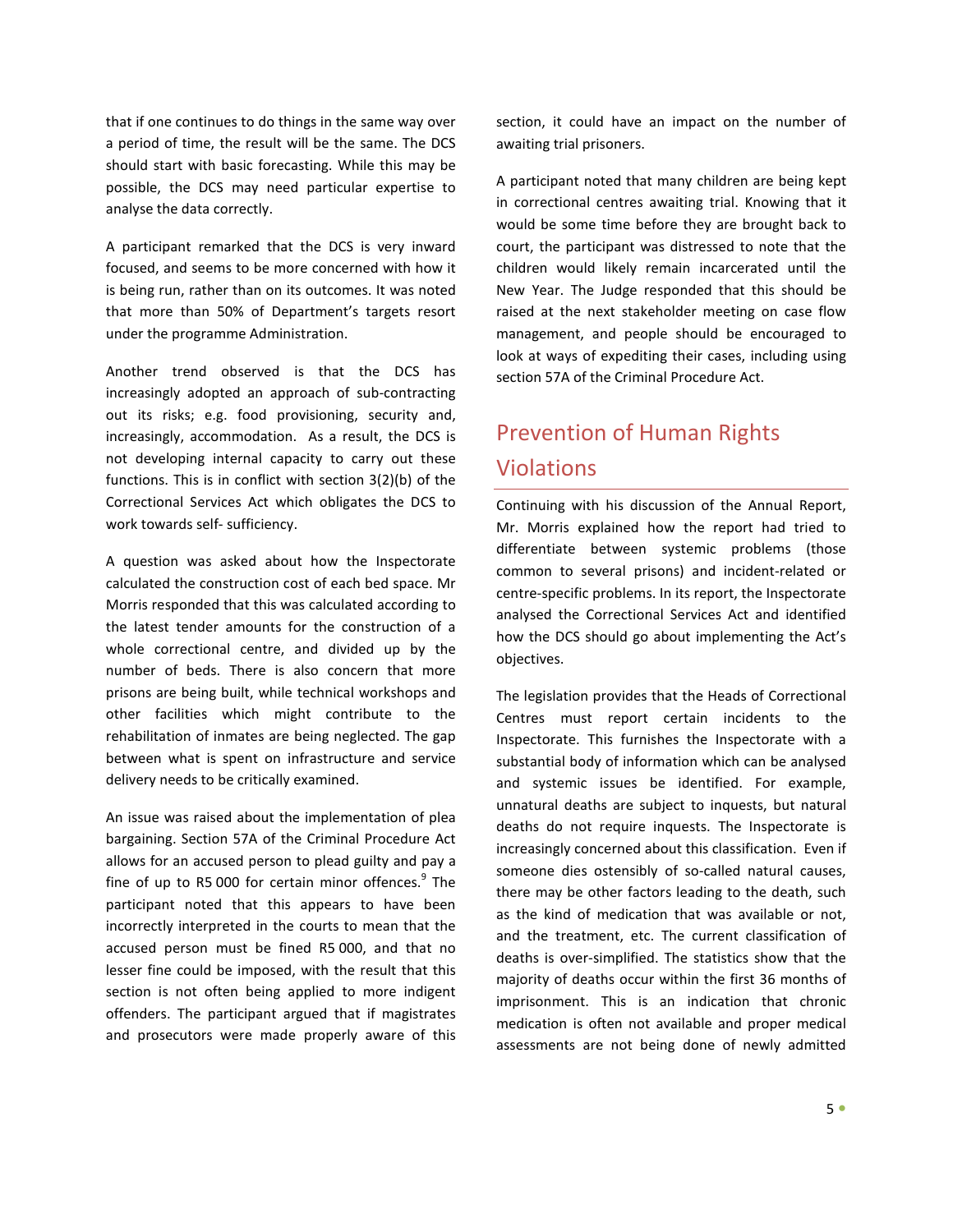prisoners. The Inspectorate recommends that all deaths should be subject to an inquest in the same way that it is required that all deaths in police custody are subject to an inquest.

Another issue is the extremely low number of people released on medical parole. The number of people who died in prison, who had previously been considered for parole, is also very small. Mr Morris reflected that the medical parole system is completely deficient and needs to be reviewed.

The trend analysis of deaths in correctional centres revealed a relationship between the population of the centre and the number of deaths. When the population increases, so do the number of deaths rise. This impact becomes most acute when occupancy levels exceed 175%.

The Annual Report also deals with reported cases of solitary confinement and segregation. It would appear from the number of reported cases of segregation that the disciplinary system is not being applied effectively and fairly. Instead, correctional officials seem to be using an informal system where people are put in a single cell for a few days, or they are transferred. This appears to be a way of avoiding a disciplinary hearing.

 The Inspectorate proposes that all transfers of inmates should be subject to the right of appeal to the Inspecting Judge. It is also proposed that the Correctional Services Act be amended to provide for a mandatory report when a child is admitted to prison.

# **Discussion**

### Dealing with individual complaints

The Inspectorate was commended on the amount of information and analysis that was included in the Annual Report. A question was asked about the extent to which the Department has responded to the issues raised by the Inspectorate in this, and previous, annual reports, as well as other ad hoc reports submitted to the Minister and DCS. Mr. Morris responded that this

annual report deals primarily with systemic issues. On incident-related cases, the Inspectorate looks into the merits of the case and makes recommendations to the DCS. During 2006/2007 the Legal Services Unit of the Inspectorate was done away with, and to some extent this curtailed its ability to investigate individual complaints and to analyse reports and follow up on recommendations. This unit has now been reinstated and people with LLB degrees have been employed. It is important to have legally trained people who can understand the legislative requirements. This will assist the Inspectorate to better analyse reports and follow up on the recommendations.

The Inspectorate is now asking Independent Visitors (IVs) to verify facts. They visit correctional centres and speak to inmates who have made a complaint. When they speak to inmates they often get a different version of events. Following this they compile status reports. In future, this information will be incorporated into the monthly reports the Inspectorate will compile. If issues are not dealt with, this can be reported to the Portfolio Committee which can take it up with the Minister or the DCS.

### Sexual violence in prisons

Participants raised a concern that, unlike in previous reports, this report had not dealt with the issue of sexual violence amongst inmates. The Inspectorate had played an important role in putting this issue on the prison reform agenda in South Africa, and it had raised awareness among IVs as well. The Sexual Offences Act has implications for how sexual violence is understood and responded to. Judge Van Zyl responded that sexual violence is still an issue which is not spoken about openly in prisons and very few reports are made to the IVs. There is also the fear among inmates that they will suffer repercussions if they report sexual violence. There is further a concern that the DCS doesn't have adequate response measures to sexual violence.

It was remarked by a participant that research from the United States found that between 9% and 14% of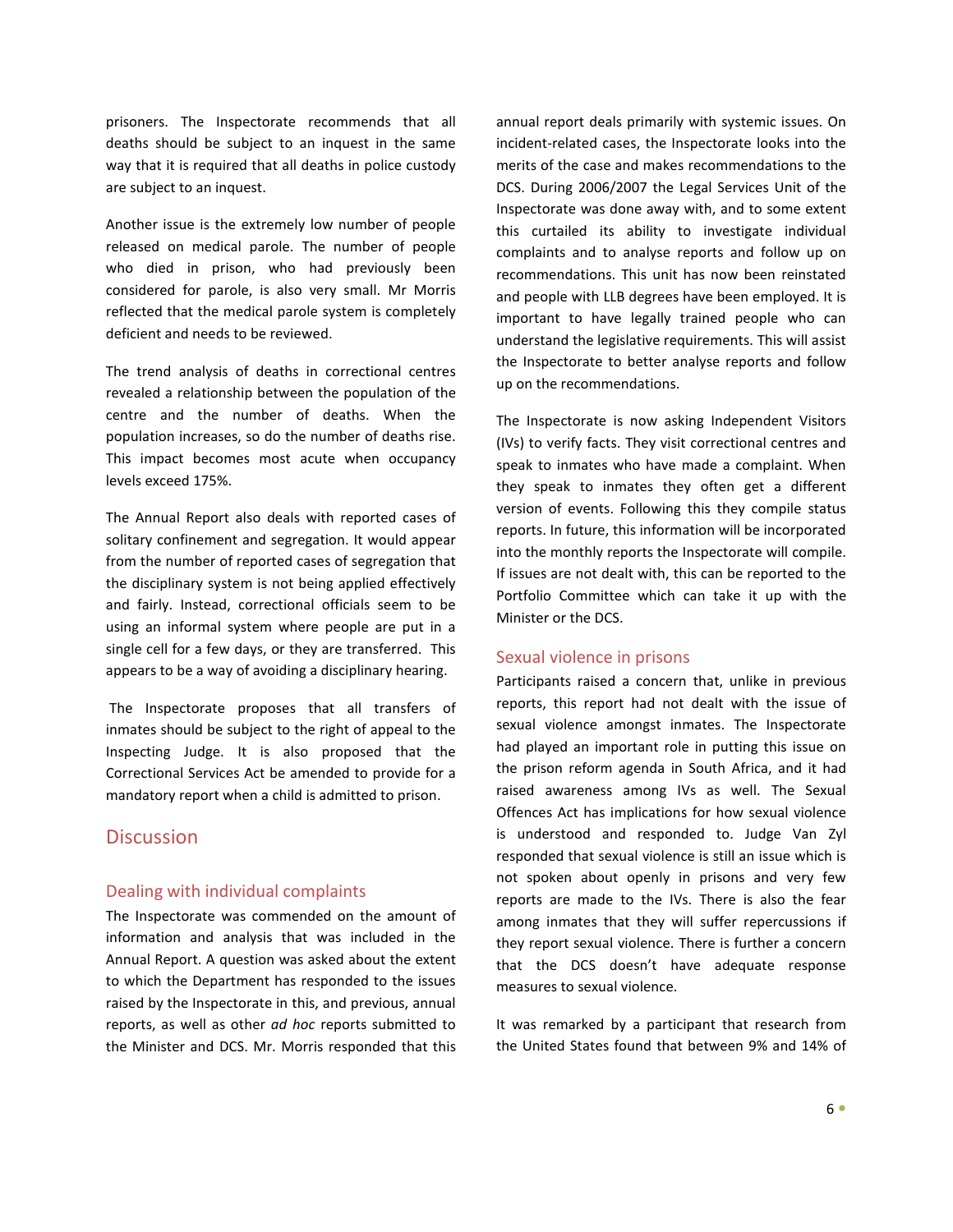inmates were raped an average of nine times. Against this background it was noted that there is a lot that the Inspectorate could do to promote the prevention of sexual violence, rather than focusing only on gathering information on its prevalence. For example, vulnerable inmates could be separated from others. Another participant added that the IVs could do a lot to help create an open environment where inmates are more willing to report sexual violence or to seek help.

The importance of programmes to address sexual violence, and programmes for rape victims was discussed. Nicro reported that it receives many reports from prisoners who are being threatened or intimidated by gangs and feel too vulnerable to report this to the prison authorities. Because complaints are not responded to immediately they feel that their lives are in danger. The existing complaints mechanism is not sufficient to protect inmates.

Mr. Morris responded that the Inspectorate should adopt this as one of their core areas of concern. One possible response would be to expand their categories of complaints so as to include a specific reference to sexual or gang violence or intimidation. However, the point was raised that it is important to adopt a holistic response, such as that put forward by Just Detention International.<sup>10</sup> It was noted that the discussion with DCS on sexual violence needs to continue.

A participant cautioned against raising awareness among inmates of sexual violence and creating an expectation that something could be done about it, in the absence of a real ability on the part of correctional officials to respond adequately and protect inmates. Correctional officials are the first line of protection, rather than the IVs or external personnel.

Judge Van Zyl concurred and added that the role of oversight bodies and civil society was to raise the issue with the DCS and to create awareness, but that they could not step in and actually run the prisons.

## Health issues and professional staff

The Inspectorate was asked whether they have statistics on the numbers of health professionals employed in correctional centres, and on their declining numbers. There was a concern expressed that the DCS often reports inaccurately on the actual number of health staff employed. Mr. Morris responded that the numbers of staff are reflected in the DCS annual report. He added that even when the numbers of medical staff remained the same, the one factor which was related to an increase in the number of deaths was the level of overcrowding. In his view, the numbers of professional and custodial staff are not what make the difference in prisons. At the moment, the staff-to-inmate ratio is the best it has ever been, at 1 to 3.6. However, this doesn't take into account the high rate of absenteeism among staff, resulting in the actual ratios being far less favourable. The most important determinant of improved safety is how officials are managed. At some point one has to consider that increasing the number of staff does not necessarily result in a good return on the investment.

It was pointed out that DCS has a better ratio of social workers to prisoners than the two private correctional centres. But, in contrast to the DCS centres, inmates in the private facilities are kept occupied all day with programmes, education, training and work. The issue is essentially about the daily centre programme and how officials are managed to implement this. However, a participant pointed out that the number of professional staff has declined. Mr. Morris responded that although some of the ratios seemed to be small, a ratio of one pharmacist to 200 inmates may in fact be better than what exists outside of prison. Again, he stressed that it is not a matter of the number of resources, but rather the manner in which they are managed.

### Human rights violations

It was suggested that the Inspectorate should play a greater role in the prevention of human rights violations. One way to do this would be to make information available to the Heads of Correctional Centres on what constitutes good practice. An example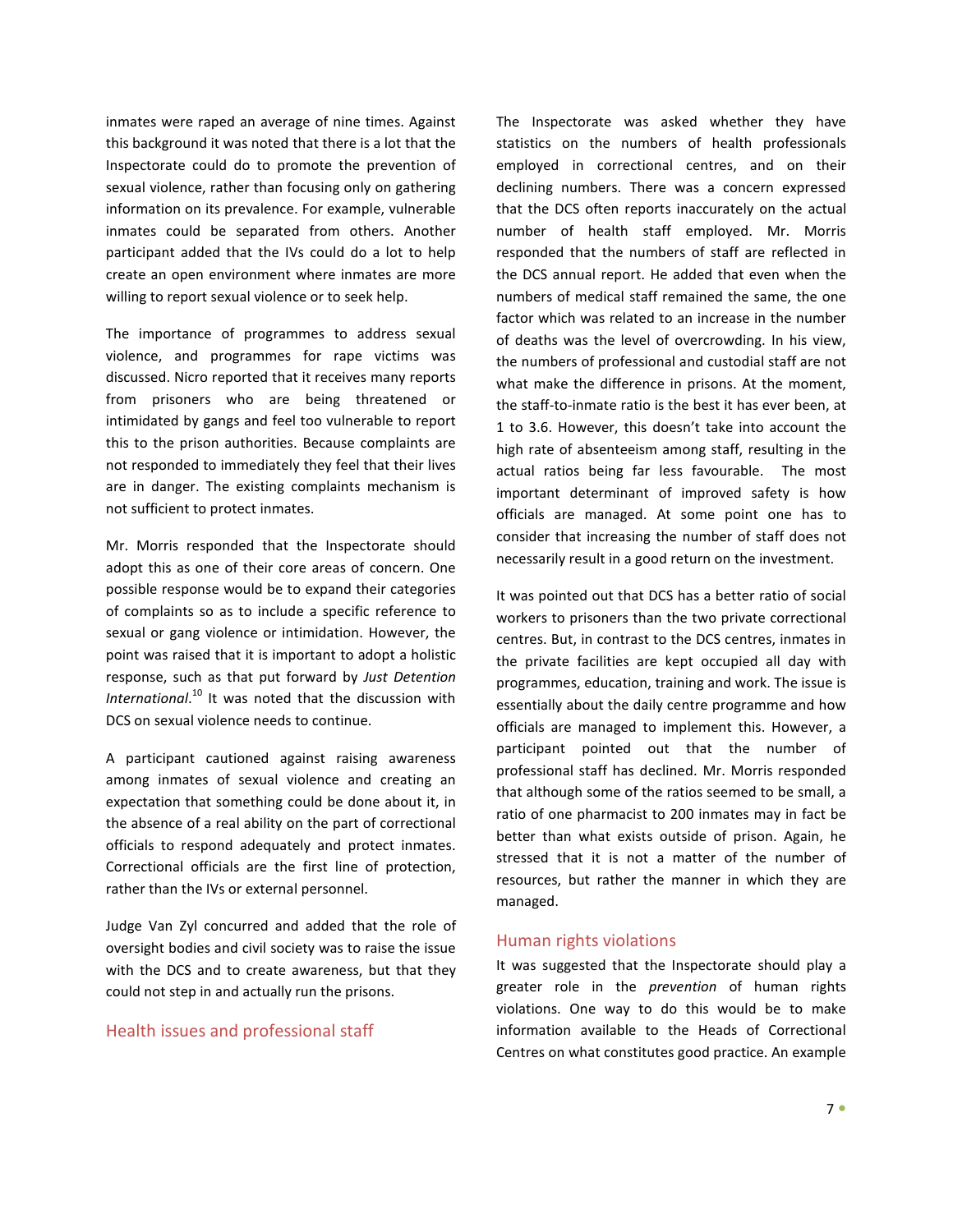of this is the guidance notes issued by the International Centre for Prison Studies at King's College in London<sup>11</sup> which would then deal with specific issues such as health care, children in prison, etc. It would be important to assist correctional centre management to understand what good practice is, and what the standard should be in relation to health care, for example, what an inmate could expect. The Inspectorate could also look at issuing General Comments, similar to that of the UN treaty monitoring bodies, on particular legal issues. General Comments would provide it with an opportunity to express what it would like to see as acceptable practice in correctional centres.

General concern was expressed by the participants that a human rights culture is lacking in the DCS and, consequently, that rehabilitation efforts suffer.

Mr. Morris responded that vast amounts of money have been spent on staff development with very little impact. Regrettably, staff training can become a bottomless pit consuming all available resources. There is a continued lack of alignment between the DCS's core mandate, namely the philosophy of rehabilitation, and the budget.

Mr. Morris reported that although the DCS annual budget has increased, in the context of the economic recession there will be a real decrease in funds. This will result in a shortfall over the next two to three years and it is most likely, given past experience, that budget cuts will occur in respect of Care and Development, rather than in terms of staff salaries. Ultimately, the inmates will suffer the cuts in the budget. Neither the DCS annual report nor their strategic plans makes mention of self-sufficiency or how the DCS intends to address the shortfalls, or how the Department will be run according to business principles, as required by the Correctional Services Act.

A participant added that in a climate of insecurity, people are more likely to support additional funds being spent on security. She added that an argument should be made in the submissions to Parliament by civil society organisations and the Inspectorate that it is still possible to promote the safety of the public by spending money on development and care of offenders, rather than spending only on security. She called for a stronger civil society response, and said that the Open Society Foundation had developed a handbook for how civil society organisations could engage with departmental budgets, and this should be utilised for guidance.<sup>12</sup>

Participants reflected that these issues have been stated before, by both civil society and by the Inspectorate. The question was asked, 'How can we say these things louder? What must civil society do?'

Judge Van Zyl responded that Ministers Manuel and Gordhan should be approached and be made aware of these issues. They should also be made aware of how the money is being spent and of the successive qualified audits. Although the DCS has received qualified audits year after year, little seems to have been done to improve the situation. Participants felt that better qualified people need to be appointed in the DCS, especially persons with sound management understanding and experience.

One participant asked whether it wasn't time for the Inspectorate to become more strident in the expression of its concerns, and that the time for tact and diplomacy had passed. Perhaps the Inspectorate should expose the DCS when it fails to respond to issues raised and recommendations made by the Inspectorate. Judge Van Zyl responded that this is a tricky issue and that the Inspectorate's experience is that one should work with the Department to get the right message across and influence its actions, rather than take an adversarial approach.

Mr. Morris explained that the problem lies not in making the recommendations, but in enforcing them. For this additional capacity will be required. This difficulty lies with all Chapter 9 institutions. There is talk of establishing a specific parliamentary committee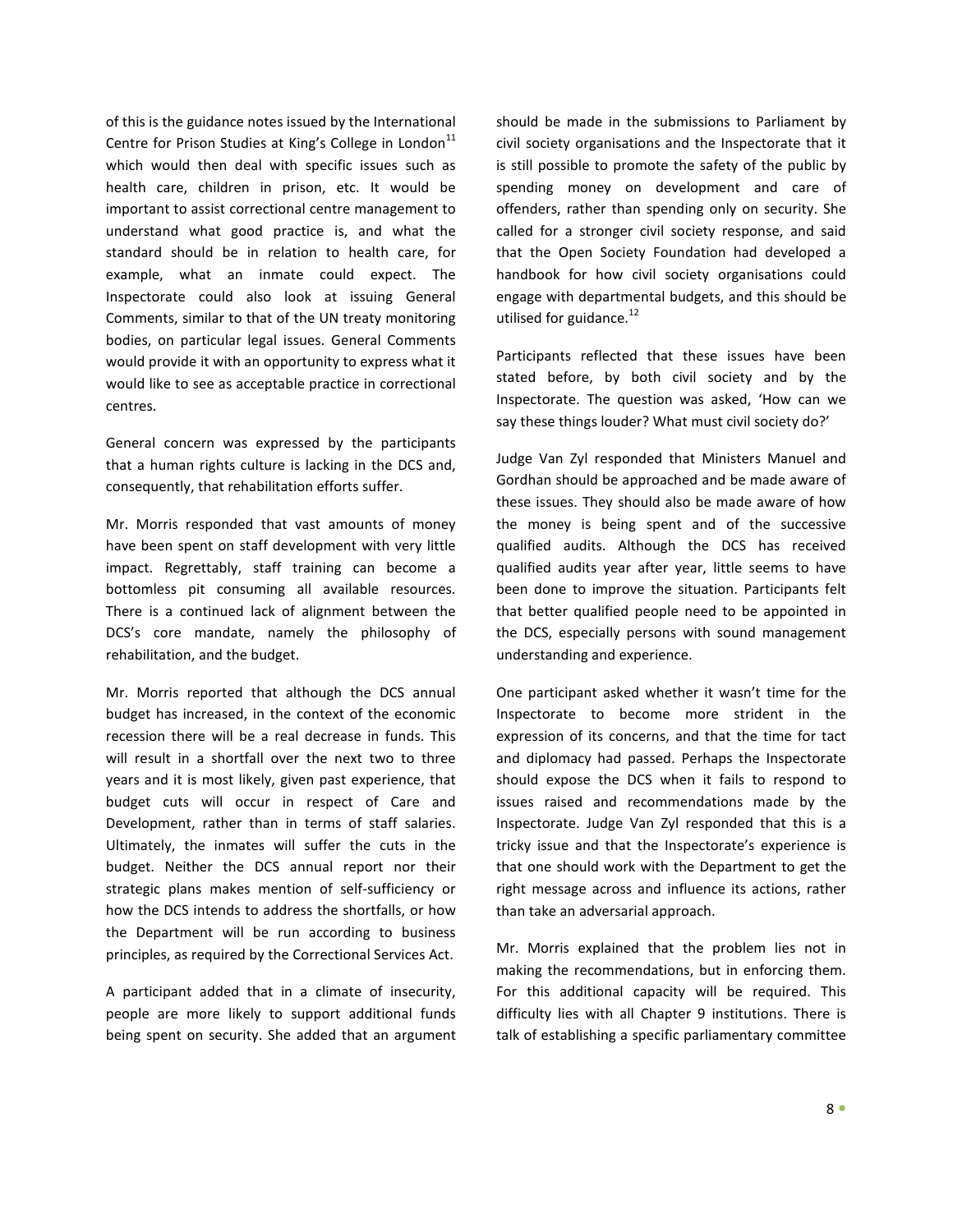to deal with the Chapter 9 institutions and this might create greater potential for recommendations emanating from these bodies to be taken more seriously.

Participants were concerned about the costs involved in the public private partnership model (PPP), and that the new correctional centres were to be built according to this model. The tenders for these have been advertised and it would seem that some bids have been submitted. However, a recent report from the DCS indicated that this process might have been suspended. Mr. Morris indicated that the Inspectorate is not clear on what is happening with this process, and whether the PPP prisons are to go ahead. He was concerned that delays would result in additional costs to the tax payer, as every time a bidder submitted a bid, the costs incurred to them in the delays would be added to the bid costs. He said it was unfortunate that the two existing PPP prisons represent pockets of excellence, but that the government is not drawing lessons from them and applying it to its own correctional centres. There is also a lot that could be learnt from international developments around the design and running of correctional centres that has not been drawn upon, resulting in additional costs for South Africa.

# Closure

Lukas Muntingh closed the workshop by thanking Judge van Zyl and Mr. Morris for presenting the Inspectorate's annual report and to all participants for attending and contributing to a stimulating discussion. In summing up, he said there were two central issues which emerged from the discussion:

There are several challenges in correctional centres that need to be crystallised from a human rights perspective and that human rights concerns should be central to the management of such centres.

• The Inspectorate should strengthen its system of problem identification, recommendations to resolve the problems, and on following up on the implementation of these recommendations.

Finally, Mr. Muntingh ended the roundtable discussion by quoting Foucault: 'We are aware of all the inconveniences of prison, and that it is dangerous when it is not useless. And yet one cannot "see" how to replace it. It is a detestable solution, which one seems unable to do without.'

# **Participants**

Mr Lukas Muntingh – Civil Society Prison Reform Initiative Mr. Gideon Morris – Judicial Inspectorate for Correctional Services Judge Deon van Zyl – Inspecting Judge Ms Berber Hettinga – Intern, Civil Society Prison Reform Initiative Mr. Solomon Madikane – Realistic Mr. William Kerfoot – Legal Resources Centre Ms Sasha Gear – Centre for the Study of Violence and Reconciliation Ms Venessa Padayachee – NICRO Mr. Michael Desai – Open Democracy Advice Centre Ms Chesne Albertus - Open Society Foundation South Africa Ms Louise Ehlers – Open Society Foundation South Africa Ms Fadlah Adams – South African Human Rights Commission Ms Anthea van den Bergh - South African Human Rights Commission Ms Carien du Plessis – Independent Newspapers Dr Jamil Mujuzi – Open Society Foundation South Africa Mr. Michael Stulweni – Realistic Ms Amanda Dissel – Independent Consultant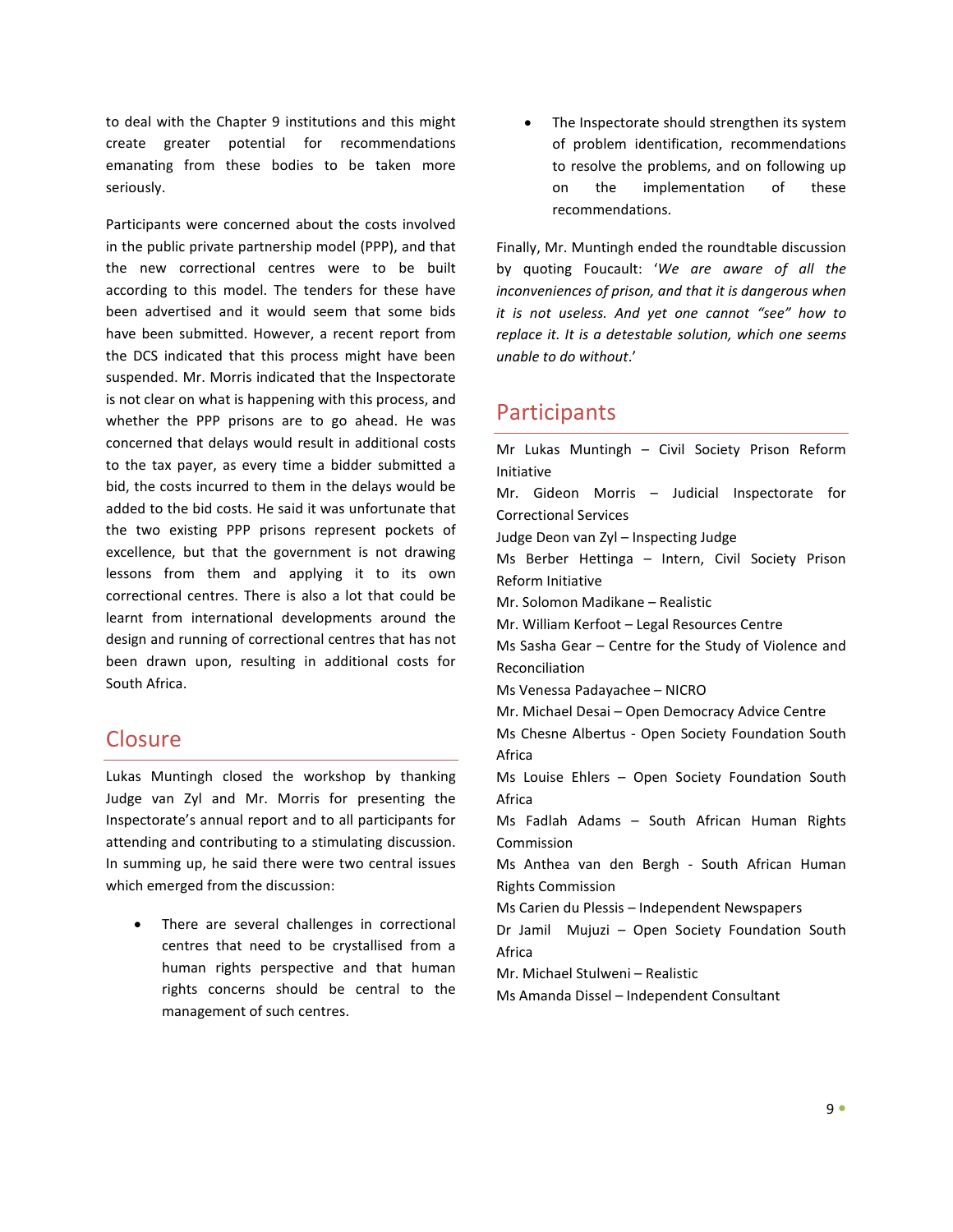#### © CSPRI-Community Law Centre, 2009. Copyright in this publication is vested in the Community Law Centre, University of Western Cape. No part of this article may be reproduced in whole or in part without the express permission, in writing, of the Community Law Centre.

Civil Society Prison Reform Initiative (CSPRI) Community Law Centre University of the Western Cape Private Bag X17 7535 SOUTH AFRICA Tel: 27-21-959 2950 http://www.communitylawcentre.org.za/Civil-Society-Prison-Reform

The aim of CSPRI is to improve the human rights of prisoners through research-based lobbying and advocacy, and collaborative efforts with civil society structures. The key areas that CSPRI examines are: developing and strengthening the capacity of civil society and civilian institutions related to corrections; promoting improved prison governance; promoting the greater use of noncustodial sentencing as a mechanism for reducing overcrowding in prisons; and reducing the rate of recidivism through improved reintegration programmes. CSPRI supports these objectives by undertaking independent critical research, raising awareness of decision makers and the public, disseminating information, and capacity building.

## Endnotes

1

 $1$  All but sections 21 (s 27 of the principal Act, dealing with searches of inmates), section 48(section 73 of the principal Act, dealing with computation on sentences), and section 49 (section 73A, dealing with the establishment of an incarceration framework), were brought into effect.  $2$  Section 36 provides that any right in the Bill of Rights may be limited only in terms of law of general application to the extent that the limitation is reasonable and justifiable in an open and democratic society based on human dignity, equality and freedom, taking into account all relevant factors, including: the nature of the right, the importance of the purpose of the limitation; the nature and extent of the limitation; the relation between the limitation and its purpose; and less restrictive means to achieve the purpose. Except for this provision, no law may limit any right entrenched in the Bill of Rights.

<sup>3</sup> Section 105A of the Criminal Procedure Act deals with plea and sentence agreements where an accused is legally represented.

<sup>4</sup> Section 63A of the Criminal Procedure Act provides for the release or amendment of bail conditions on account of

prison conditions. If a head of prison is satisfied that the prison population of a particular prison is reaching such proportions that it constitutes a material and imminent threat to the human dignity, physical health or safety of an accused charged with a minor offences, and who has been granted bail but is unable to pay the amount, he may apply to court for the accused to be released on warning, or for the amount of bail to be reduced.

1

 $5$  A media article released following the seminar reported that Acting Director General Simon Jiyane, in his presentation to the Justice Portfolio Committee, indicated that the Justice Ministry was considering introducing law amendments that would deny repeat offenders bail. Independent Online Media, 'Plan to deny bail for repeat offenders', 18 November 2009. Available online at:

#### http://www.iol.co.za/index.php?set\_id=1&click\_id=15&art\_i d=nw20091118122352443C629384

 $6$  Section 28 of the Constitution provides that a child has the right not to be detained except as a measure of last resort, and in addition to the rights contained in section 12 (dealing with freedom and security of persons) and section 35 (dealing with the rights of arrested, detained and imprisoned people), the child must be detained only for the shortest appropriate period of time, and has the right to be kept separately from detained persons over the age of 18 years, and to be treated in a manner and kept in conditions that take into account the child's age. Section 28(2) provides that a child's best interests are of paramount importance in every matter concerning a child.

<sup>7</sup> See Stephan Terblanche. (2008). Research on the Sentencing Framework Bill. Cape Town: Open Society Foundation.

<sup>8</sup> Section 73A was introduced by the Correctional Services Amendment Act 25 of 2008, and provides for the establishment of an incarceration framework. The National Council, in consultation with the National Commissioner, must determine minimum periods for which all sentenced offenders must be incarcerated before being eligible for parole consideration. This section is one of the three that has not yet been brought into effect.

 $9^9$  Section 57A provides for the admission of guilt and payment of a fine after an appearance in court where the public prosecutor reasonably believes that on conviction an accused will not be sentenced to a fine in excess of the amount determined by the Minister from time to time. Currently this amount has been determined at R5,000.

 $10$  Just Detention International is a US based organisation that seeks to end all sexual abuse in detention, and has conducted several awareness raising workshops in South Africa. They have several resources and a model on how to prevent and respond to sexual violence. More information can be found on their website on: http://www.spr.org/.

 $11$  For more information about this organisation, see their website on http://www.kcl.ac.uk/schools/law/research/icps